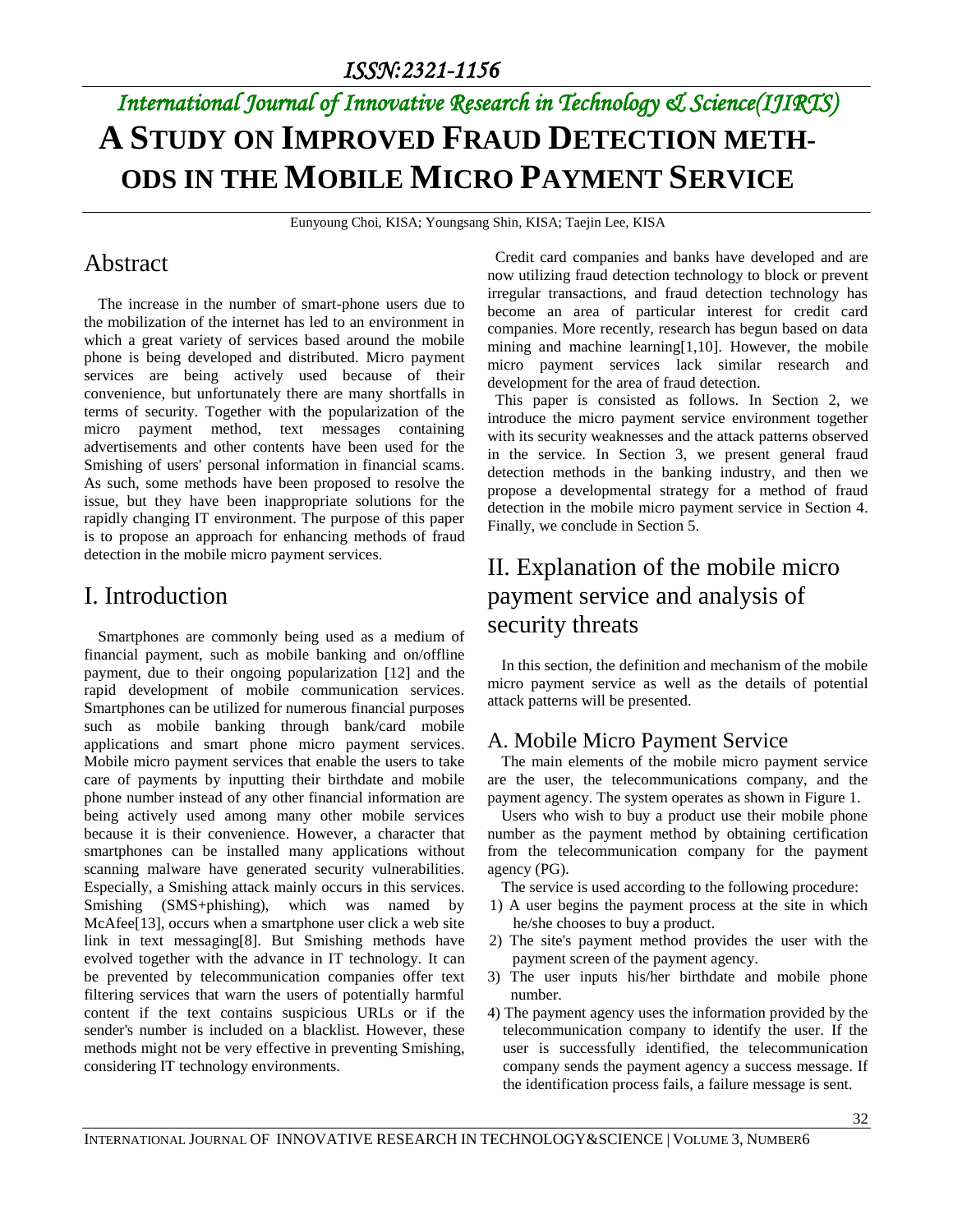## *International Journal of Innovative Research in Technology & Science(IJIRTS)*

- 5) The payment agency forwards a verification code or requires an additional identification process or finishes the process.
- ① If the telecommunication company successfully identi fies the user and the process is cleared through the fraud detection system within the payment agency, a verification code is forwarded to the user.
- ② If the payment agency's fraud detection system finds the transaction abnormal, the service is terminated even if the telecommunications company approves the transaction.
- ③ Even if the telecommunication company successfully identifies the user and the fraud detection system clears the process, an additional ARS voice verification process is requested if it is suspected to be abnormal.
- 6) The user inputs the verification number he/she has received into the payment screen.

7-9) The payment agency verifies the verification number.

- If the verification number is correct, the payment agency will request payment to the telecommunication company. The telecommunication company then adds the payment to the mobile bill.
- If the verification number is incorrect, the payment process stops.



**Figure 1. A process of mobile micro payment service**

The fraud detection method is applied in step 5 of the process. In this process, the IP black lists, and phone numbers that users previously identified as having made illegal micro payments are used to prevent abnormal transactions or to request additional verification processes.

#### B. Security Threats

The payment of the mobile micro payment service process is completed upon completion of the payment agency after the user has inputted the verification code. Due to the operational structure of the service, it is exposed to two types of attacks on the system.

#### (i) Smishing method

Smishing is a compound word consisting of SMS and phishing. This term refers to attacks made based on the SMS service.

First, the attacker creates a malicious application that can leak personal information such as phone number, financial data, and so on. The attacker then sends text messages to smartphones that contain the URL to install the application. The user clicks on the URL and downloads the malware code.

The malicious software sends the mobile phone user's personal information to the attacker's server. The attacker then utilizes the information received through the application to purchase products. The verification code sent to the user of the phone is transmitted to the attacker through the application without the user noticing. The attack method is as illustrated in Figure 2 below.

In this way the attacker can purchase items on the internet without the mobile phone user noticing. While the user remains completely unaware of that is happening, the user can extract personal information and use the information to inflict financial losses.



**Figure 2. A Smishing attack process in the mobile macro payment service** 

#### (ii) Voice communication method

The attacker sends an SMS stating that 'purchase will be authorized' and leads the owner of the mobile phone to call the attacker. The attacker simultaneously inputs the user's personal information into the internet site in which the purchase will take place. The attacker asks the user to repeat the verification code sent by the site in order to 'cancel the purchase' while actually using the information to make the purchase.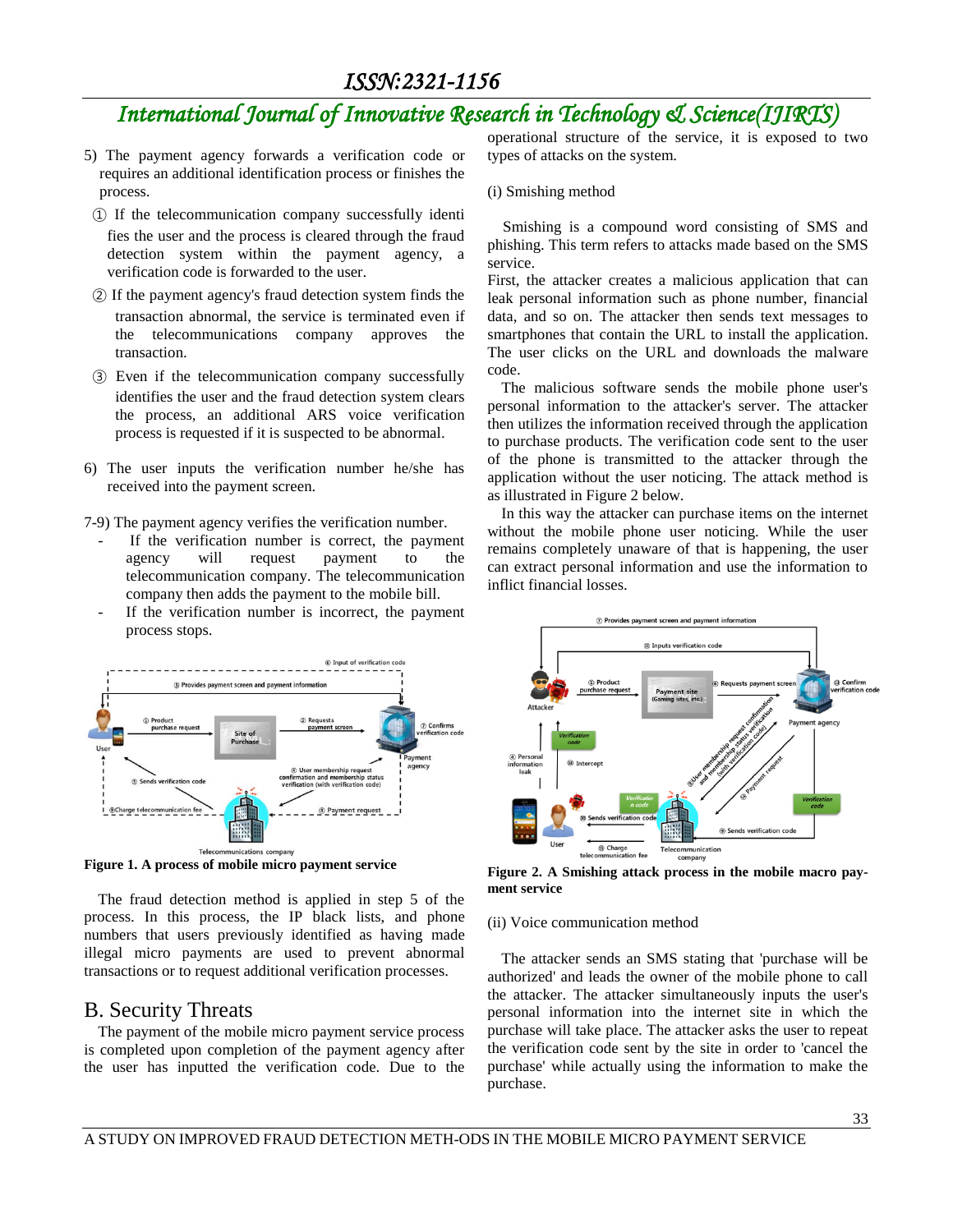## *International Journal of Innovative Research in Technology & Science(IJIRTS)*

The voice communication method is a relatively new method, while the Smishing method is the more common attack method. Although the mobile micro payment service uses various methods of fraud detection, it has difficulties identifying threats because the correlation between the malicious application and the payment information is hard to identify.

#### III. Fraud Detection System (FDS)

In this section, the function of the fraud detection system used by credit card and banking services in order to detect financial fraud will be explained.

The Fraud Detection System (FDS) is a system that uses a comprehensive list of information such as mobile device information, IP address, transaction record, etc. to detect abnormal transactions and to prevent financial fraud. The fraud detection system consists of the following four functions: information gathering, analysis and detection, response, and monitoring/surveillance[11]. A structure of Fraud Detection System is shown in Figure 3 below.



**Figure 3. Structure of Fraud Detection System**

The details of each of the functions are as follows:

- Information gathering function: This function gathers information on the user media environment and types of fraud to improve the accuracy of the fraud detection system.
- Analysis and detection function: This function analyzes the information gathered by user type and transaction type, examines the relationships and patterns between the collected data, and uses the information to detect any abnormal transactions.
- Response function: This function takes such actions as terminating a transaction according to the result of the analysis.
- Monitoring/surveillance function: This one overlooks the entire process of the fraud detection system and keeps on eye out for potential threats to the system.

The information gathering and analysis/detection functions are crucial to the accurate detection of fraud.

(i) Information gathering function

Through this function, the FDS gathers information on the user media environment and the various types of fraud.

- User media environment information: Using a collection program and/or a plug-in technique, information of the environment (hardware, OS and application information, network information) of the media being used to access financial services (PC, smartphone, etc.) is collected and used to detect abnormal patterns.
- Information on various types of frauds: This collects information provided by related agencies as well as information on abnormal financial behavior, and uses such information to detect abnormalities during financial transactions.

(ii) Analysis and detection function

This function utilizes the information collected to identify fraud. The detection method is divided into two models, namely the misuse detection model and the abnormality detection model.

- Misuse detection model: This model uses previous patterns of misuse to detect fraud.
- Abnormality detection model: This model identifies what action is not likely to take place in a financial transaction in order to detect fraud. Data mining can be used as a method of this function.

### IV. A Proposal of an approach to advancing the fraud detection function in the mobile micro payment service

This section is aimed at advancing the fraud detection function that takes into account the environmental characteristics of the mobile micro payment service.

The existing methods of fraud detection rely on previous accidents and the information obtained from such events (such as IP addresses, mobile phone numbers, etc.), and are therefore not fully capable of detecting new types of abnormal transactions. Additionally, mobile micro payment services are usually made with the use of a smartphone infected with malicious applications, a fact that will need to be taken into consideration in further studies.

#### A. Development of information gathering technology

Currently, banks and credit card companies are collecting information from mobile devices, OS versions of the payment device, manufacturers' information, and network information. The current mobile micro payment service requires the payment site to state the payment price and time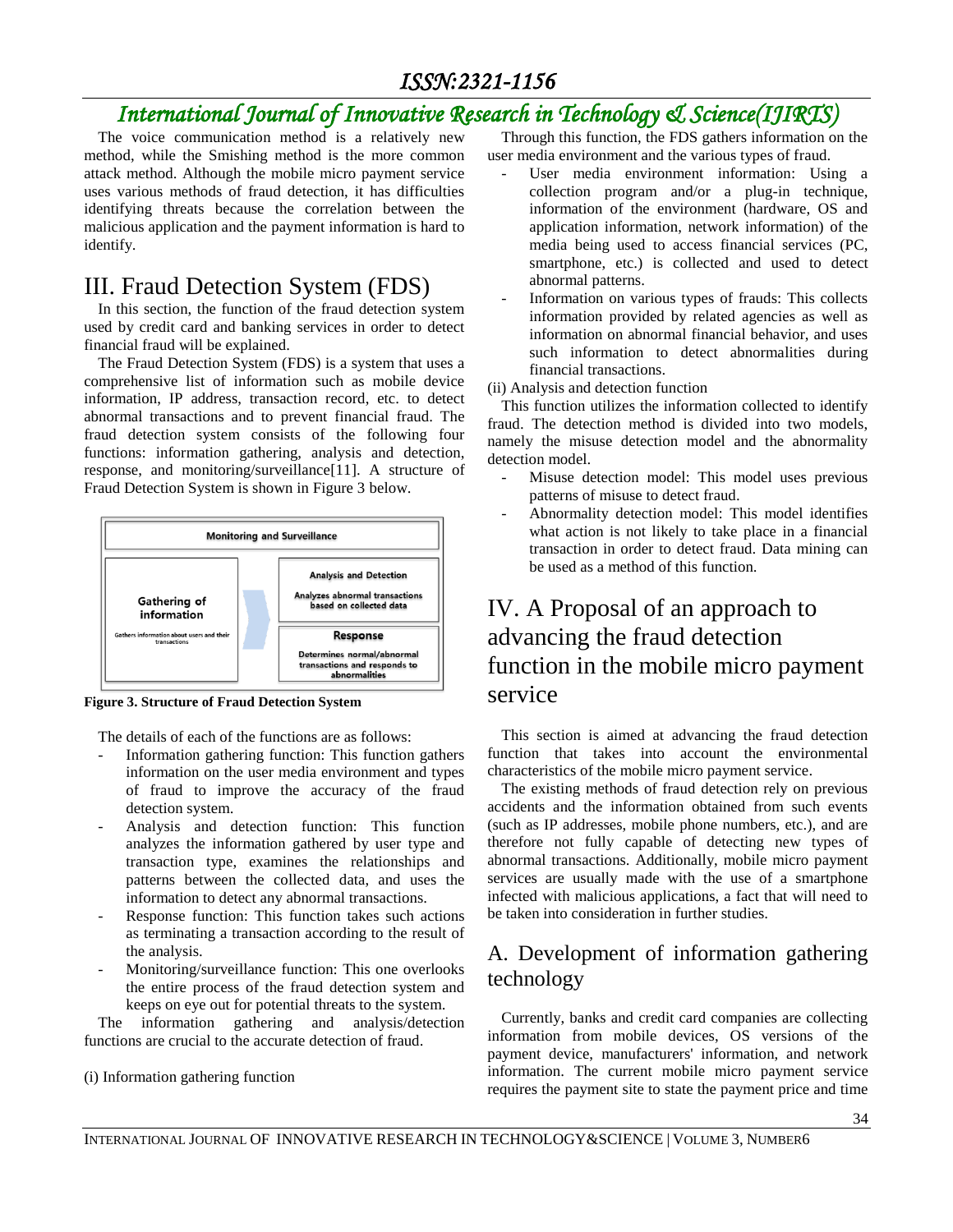### *International Journal of Innovative Research in Technology & Science(IJIRTS)*

of usage, while requiring the user to input his/her mobile phone number, date of birth, and IP information. However, the current information required to utilize the micro payment service is insufficient to collect information for fraud detection. Therefore, it is necessary to develop a technology capable of gathering and exploiting more varied types of information.

The types of technology that could be developed are as follows:

- Plug-in type: A standard payment software (which is used for the macro payment services) can be utilized to gather information.
- Distribution of programs: The user installs a program in the process of using the mobile micro payment service which gathers information.

Based on this technology, it is possible to identify the payment pattern of the users in order to use the information for fraud detection. For example, the additional items of information required are as follows:

- [Location Information] : Information on the location where a payment is being processed needs to be collected. By gathering information on where a user's payments usually take place, it is possible to detect deviations from the usual location.
- **[Device Information]** : Information on whether a user is accessing a micro payment service through a PC or mobile phone in person needs to be collected. With this information, it is possible to identify the payment pattern of the user so as to detect deviations from the norm.

Additionally, information on malicious applications relating to mobile micro payment fraud needs to be collected.

To that end, a technology for collecting and analyzing information on Smishing SMS and malicious applications needs to be developed.

- Gathering of Smishing SMSs: By collecting Smishing SMSs, it is possible to comprehend the trend of Smishing SMSs used to distribute malicious applications. By sharing information on such a trend, it is possible to reduce the installation rates of malicious applications.
- **Gathering/analyzing malicious applications**: It is possible to gather information on the attacker by gathering information on the distribution routes of the malicious application, the IP used to extract users' information, and the e-mail and location of the

attacker used in the production of the malicious application.

- **Correlation analysis:** Information (mobile phone number) on users who inadvertently install a malicious application after receiving a Smishing SMS can be used as additional information to detect cases of financial fraud. For instance, if a telecommunication company registers the number of a user who has received a Smishing SMS and installed a malicious application to pass on to the payment agency, the agency can use this information to create a blacklist for future reference.

Based on the collection and analysis of additional information related to payment information and malicious applications, it is possible to detect patterns of fraud.

#### B. Utilization of the machine learning method

To increase the capacity of the fraud detection system in the mobile micro payment environment, it is essential not only to develop misuse detection models such as the Fraud Detection System, but also to develop technology which enables application of the abnormality detection model. In the financial sector, the Decision Tree method had been applied to detect abnormalities in the initial stages. This is because the detection process is graphic in the sense that it illustrates it through a tree structure, and is also easier to explain to users in the financial sector. Other machine learning methods used to detect fraud[6,9] include the Decision Tree [5], SVM (Support Vector Machine) [3], Neutral Networks [2], Bayesian Networks [7], and Random Forest [4] methods, which have the following characteristics. Each method is described in table 1.

**Table 1. Explanation of machine learning methods used in financial fields.**

| <b>Types</b>    | Description                               |  |  |  |
|-----------------|-------------------------------------------|--|--|--|
| Decision        | This is a tree type of detection model    |  |  |  |
| Tree            | that connects the observation value       |  |  |  |
|                 | with the desired value of a certain item. |  |  |  |
| Support         | This is a detection model that deter-     |  |  |  |
| Vector          | mines to which range a new date will      |  |  |  |
| Machine         | belong based on given data groups.        |  |  |  |
| Neutral         | This operates like a parallel functioning |  |  |  |
| <b>Networks</b> | nerve network to identify patterns in     |  |  |  |
|                 | data and uncover hidden information.      |  |  |  |
| Bayesian        | This is a probabilistic graphical model   |  |  |  |
| <b>Networks</b> | that represents a set of random varia-    |  |  |  |
|                 | bles and their conditional dependencies   |  |  |  |
|                 | via a directed acyclic graph (DAG).       |  |  |  |
| Random          | This model classifies data and average    |  |  |  |

35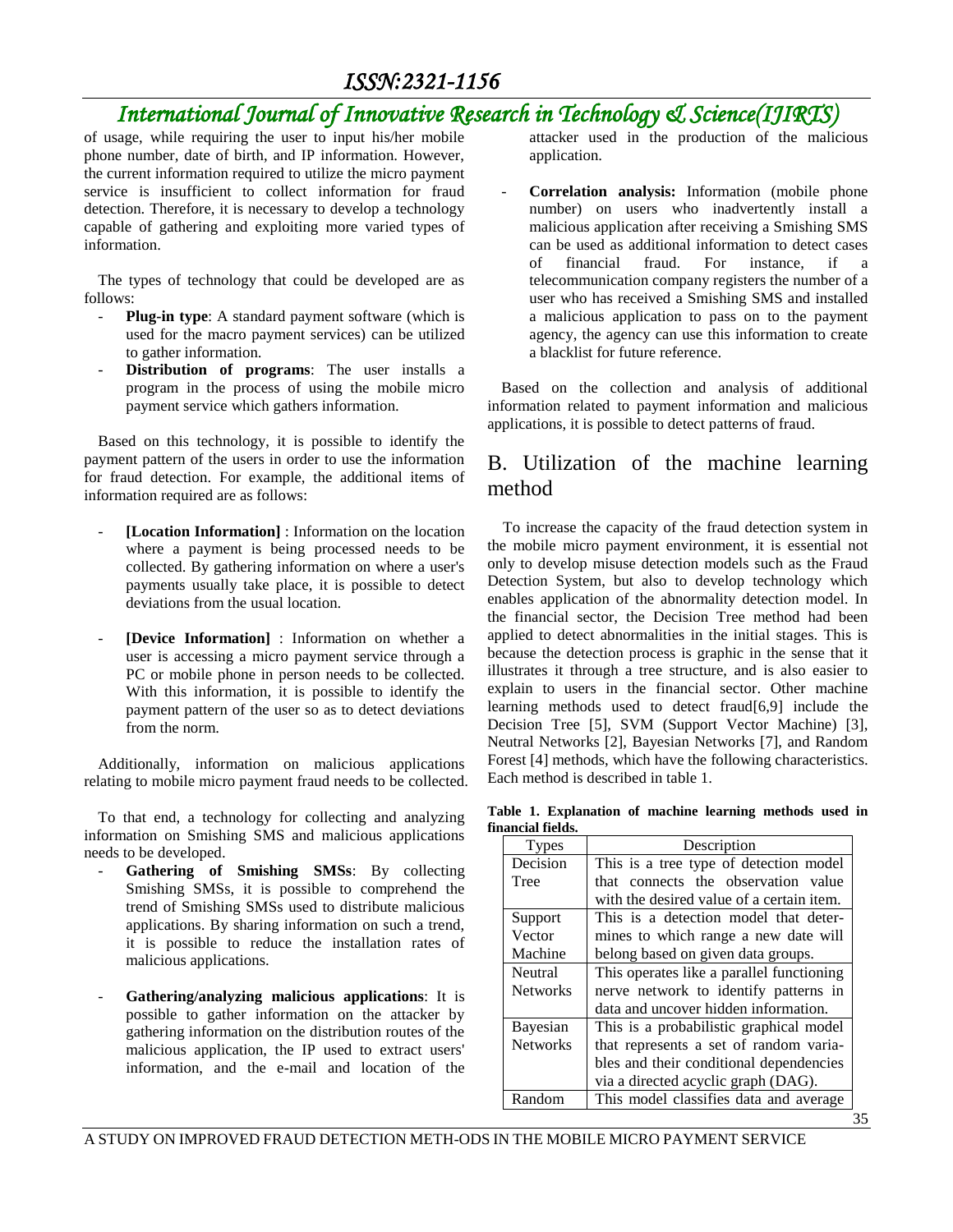## *International Journal of Innovative Research in Technology & Science(IJIRTS)*

| Forest |        | estimates through numerous Decision |  |
|--------|--------|-------------------------------------|--|
|        | Trees. |                                     |  |

With all of these methods, it is possible to use Machine Learning, which has input from previous transaction information to identify new entering data and identify abnormal transactions. The following process is required to develop such technology.

- First, it is necessary to analyze the detection methods of the fraud detection system of the mobile micro payment service.
- Next, identify features of abnormal transactions through the previously mentioned method of analysis.
- Based on these features, the machine learning algorithm with the highest accuracy needs to be chosen and optimized for the current system.

Further research is required to keep the advantages(real time payment) of the mobile micro payment method while providing such functions.

#### V. Conclusion

Due to the widespread use of smartphones and the rapid increase in the number of users, various financial tools for smartphones have been developed and distributed. However, although the mobile environment does provide a sense of handiness, it is more open to security threats. This is especially true for mobile micro payment services, which are open to fraud through Smishing and other types of threats. This increase in the number of threats calls for greater interest in the development of fraud detection technology, but, in order to advance the accuracy of fraud detection technology, it will be necessary to increase the amount of information gathered and to further develop machine learning methods.

Although this approach has been adopted on the grounds of the mobile micro payment service, it has the potential to be applied in the financial sector to further its security as well.

#### Acknowledgments

This work was supported by Institute for Information & communications Technology Promotion(IITP) grant funded by the Korea government(MSIP) (No.R0132-15-1004, Development of Profiling-based Techniques for Detecting and Preventing Mobile Billing Fraud Attacks)

#### References

- [1] Siddhartha Bhattacharyya, Sanjeev Jha, Kurian Tharakunnel, J. Christopher Westland, "Data mining for credit card fraud: A comparative study", Decision Support Systems, pp. 602-613, 2011.
- [2] S. Benson Edwin Raj and A. Annie Portia, "Analysis on Credit Card Fraud Detection Methods" IEEE-International Conference on Computer, Communication and Electrical Technology, pp.152-156, 2011.
- [3] Silvia Cateni, Valentina Colla and Marco Vannucci, "Outlier Detection Methods for Industrial Applications". Advances in Robotics, Automation and Control, 2008.
- [4] Liu, Chengwei, Chan, Yixiang, Alam Kazmi, Syed Hasnain, and Fu, Hao, "Financial Fraud Detection Model: Based on Random Forest", International Journal of Economics and Finance, 2015.
- [5] Efstathios Kirkos, Charalambos Spathis and Yannis Manolopoulos, "Data mining techniques for the detection of fraudulent financial statements", Expert Systems with Applications 32 (4), 2007.
- [6] Yufeng Kou, Chang-Tien Lu, Sirirat Sinvongwattana and Yo-Ping Huang, "Survey of fraud detection techniques", Networking, Sensing and Control, IEEE International Conference on (Volume 2), 2004.
- [7] Sherly K.K, "A comparative assessment of supervised data mining techniques for fraud prevention" ,TIST.Int.J.Sci.Tech.Res,Vol.1, 2012.
- [8] Anna Kang, Jae Dong Lee, Won Min Kang, Leonard Barolli and Jong Hyuk Park, "Security Considerations for Smart Phone Smishing Attacks", Advances in Computer Science and its Applications, 2014.
- [9] Abuj Sharma, Prabin Kumar Panigrahi, "A Review of Financial Accounting Fraud Detection based on data mining techniques", International Journal of Computer Application, Vol 39-No.1, 2012.
- [10] C. Whitrow  $\cdot$  D. J. Hand  $\cdot$  P. Juszczak, D. Weston and N. M. Adams, "Transaction aggregation as a strategy for credit card fraud detection", Data Mining and Knowledge Discovery, February, 2009.
- [11] ITU-T X.asp-7, Technical Capabilities of fraud detection and response for services with high assurance level requirements.
- [12] Estunation of Smartphone Penetration, Gartner historical jefferies & Company.Inc(2014), http://zeendo.com/info/smartphone-users-by-country/.
- [13] Protect yourself from 'Smishing', Macfee Blog Central. 2012.

### **Biographies**